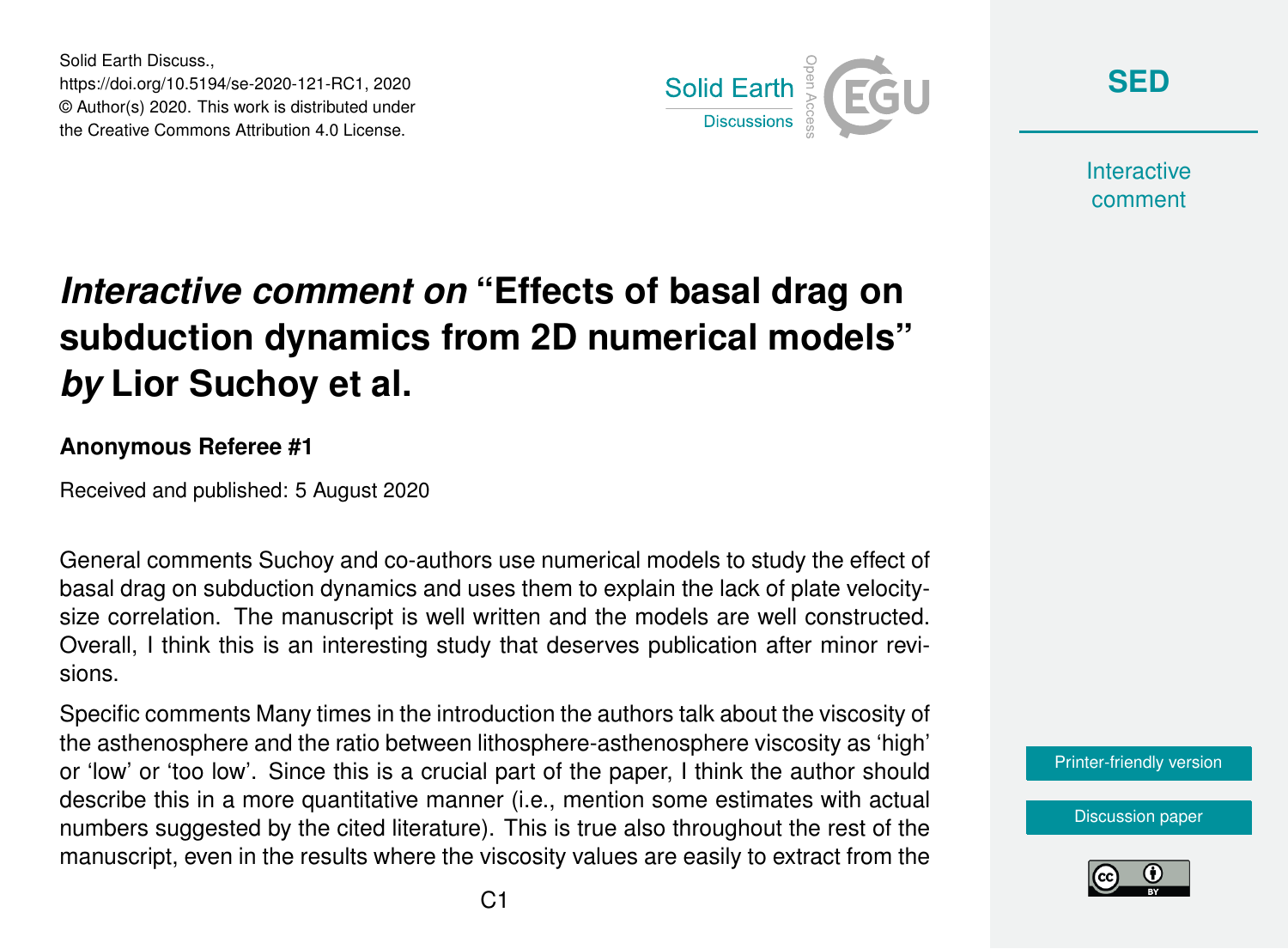models (e.g., lines 223-224). The same for the conclusions: e.g. line 441-443 "Models with a low-viscosity asthenosphere do reduce the contribution of trench motion to plate convergence to more Earth-like values, as observed in previous studies". How low? Which values range are we talking about?

Following the previous point, I would be curious to see the evolution of the viscosity of the asthenosphere in Fig. 4 (or in the Supplementary). The reason for this is that I have a few doubts on (1) the effect of the used methodology and (2) the effect of plate velocity on the viscosity of the asthenosphere and a figure that shows it would likely clear them out. In particular: (1) Regarding the methodology. The viscosity of the asthenosphere is weakened by multiplying the computed viscosity by a factor of 0.5. However, the computed viscosity is a combination of diffusion, dislocation and Pierels creep, thus, it is strain dependent. When lowering the viscosity by a factor 0.5, the stresses in the asthenosphere will be lower too and the viscosity will want to be higher again at the next time step. Is that what happen? Or does it more or less stabilize? (2) Several times the authors say that because the velocity of a plate increases then the basal drag increases too. However, wouldn't the viscosity of the asthenosphere decrease with high plate velocities due to larger deformation? If so, the basal drag would decrease too or is there something else in Eq. 1 that also changes to compensate a decrease of EtaAst?

I do not fully understand the reasoning in the Discussion about the correlation between plate size and age at the trench (Fig. 8B). A larger plate would have ridges further away from trenches (e.g., Pacific vs. Cocos) and therefore more likely to have older lithosphere at trenches, could it not be 'that simple' without the need to use the basal drag as explanation?

The authors should discuss how their results and conclusions could be affected by viscous anisotropy? From Becker and Kawakatsu, GRL, 2011: "One of the major limitations of our study is that we only considered a few instantaneous flow examples for which the influence of anisotropy may overall be negligible. This only indirectly

### **[SED](https://se.copernicus.org/preprints/)**

**Interactive** comment

[Printer-friendly version](https://se.copernicus.org/preprints/se-2020-121/se-2020-121-RC1-print.pdf)

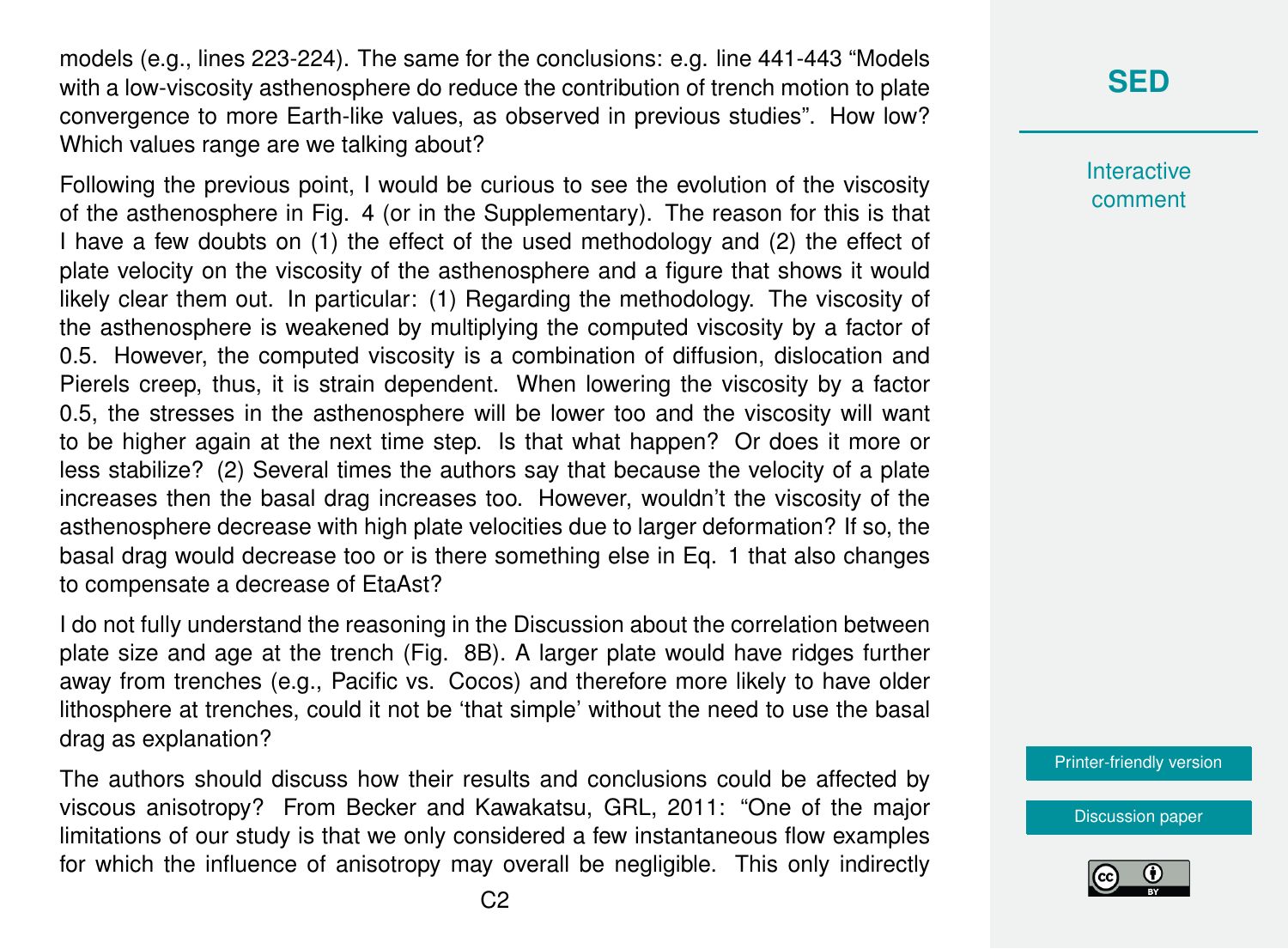addresses more complex, evolving scenarios such as changes in plate motions, or plate boundary dynamics, where mechanical anisotropy may well be relevant." Viscous anisotropy has the potential to have an important effect when looking at plate velocities during the Cenozoic as the authors do here because changes in plate motion direction would change the orientation of the anisotropy and could contribute to change the asthenosphere viscosity (hence, basal drag). I understand that this cannot be included in the calculations, but I think it deserves to be mentioned and discussed.

I think the first paragraph of Conclusions belongs to the Discussion. Consider moving it there.

Eq. 1 and 2. How is the lithosphere defined? Is it defined by the 1100 degC isotherm? Please specify it, since it matters for parameters like hLit, hAst, and Sslab. (I found the answer later on in the lines 144-145, but the authors might want to either repeat it or move it here where the variables of the equations are explained). At what depth is Sslab taken? And is it an horizontal section or perpendicular to the slab? Given the importance of these calculations for the study, I would suggest to have a figure with a schematic cartoon of a model showing where and how all the variables used in Eq. 1 and 2 are taken. It could go in the main manuscript, in the supplementary material, or merged with Fig. 2.

Table 1. Why is the slab pull force (and the basal drag) for the Cocos plate one order of magnitude larger than for the Pacific? Shouldn't it be the opposite? Please check your calculations. U is the plate velocity, what is deltaU (used in Eq.1)? S should be Splate (as referred to in the text). Is Vslab = Sslab\*Ltrench or Sslab\*Ltrench\*Wslab?

Fig. C1: at the moment this figure is confusing. A better layout could be with each column showing a parameter. And also using more distinct colormaps for age and subduction velocity (now they are very similar). Also the colours of the different subduction zones are different from those used in the other figures (Fig. 1, 8, C2). When possible, I would suggest to keep them the same.

## **[SED](https://se.copernicus.org/preprints/)**

**Interactive** comment

[Printer-friendly version](https://se.copernicus.org/preprints/se-2020-121/se-2020-121-RC1-print.pdf)